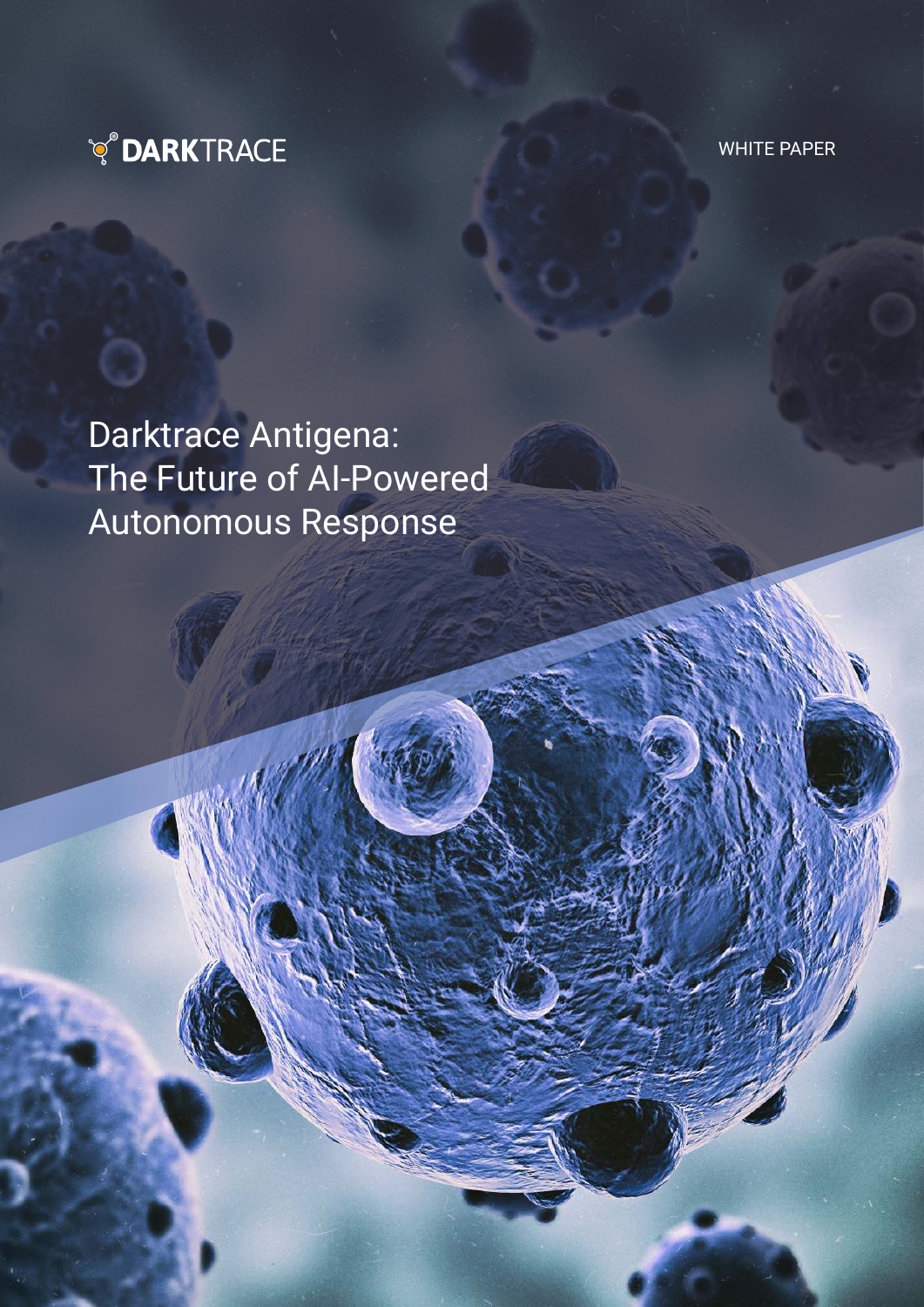# Executive Overview

The current era in cyber security is characterized by three fundamental challenges: the complexity of the enterprise network and connected infrastructure, the speed of newage attacks, and the strain of overwhelmed incident responders.

In many ways, the expansion of networks and continual adoption of new technologies - from cloud services to the Internet of Things - has expanded the attack surface and introduced new entry-points through which attackers can gain a foothold. This, combined with the ready availability of exploit kits on the Dark Web, has led to the 'vicious circle of the SOC', where incident responders are so busy fire-fighting that they rarely have time to implement the critical patches that would prevent the problem at source.

As security teams struggle to keep up with the rising volume of routine attacks, a new generation of cyberthreat has also emerged, characterized in large part by fast-moving threats that make an impact well before humans have time to respond. These threats span from indiscriminate ransomware campaigns that move at machine speed, through to insider data theft and polymorphic malware that can hide amid the noise of the network and evade traditional controls.

In general, traditional security tools work by pre-defining 'benign' or 'malicious' behavior to identify and block known threats. Yet this approach is severely limited, as it cannot detect novel threats, and the new devices and systems that make up the digital business are so complex and unfamiliar that it is often unclear what benign or malicious would look like in the first place.

When these tools were first introduced, the aim was to deliver some measure of automation to assist human security teams, but they have proven insufficient and sometimes counter-productive, especially in the context of disruptive blocking actions and false positives. Given these limitations, a more sophisticated approach is needed to help strained security teams cope with digital complexity and fast-moving threats like ransomware.

Thanks to the latest advances in machine learning and AI, this approach has been realized in autonomous response technology, which uses artificial intelligence to help augment the human responders. This AI-powered technology is defined by its proven ability to contain high-confidence threats within seconds, without causing disruption to the business. As cyber-threats gain in speed and severity, this approach is being harnessed to transform even the most complex and vulnerable organization into a resilient, self-defending digital business.

With over 7,000 deployments across 105 countries worldwide, Darktrace's cyber AI platform has delivered the first proven, enterprise-grade autonomous response technology on the market: Darktrace Antigena. Like a digital antibody, the technology works by learning the normal 'pattern of life' for every user and device in the business and taking surgical action to contain in-progress threats in real time, before they have time to escalate into a crisis.

This white paper will explore the critical challenges that security teams face in this new era of cyber-threat, and how Darktrace Antigena is leveraging AI to autonomously fight back against advanced attacks, giving human responders the critical time needed to catch up.

 $66$ Darktrace Antigena acts faster than any security practitioner could to prevent damage from attacks such as ransomware.

**451 Research**

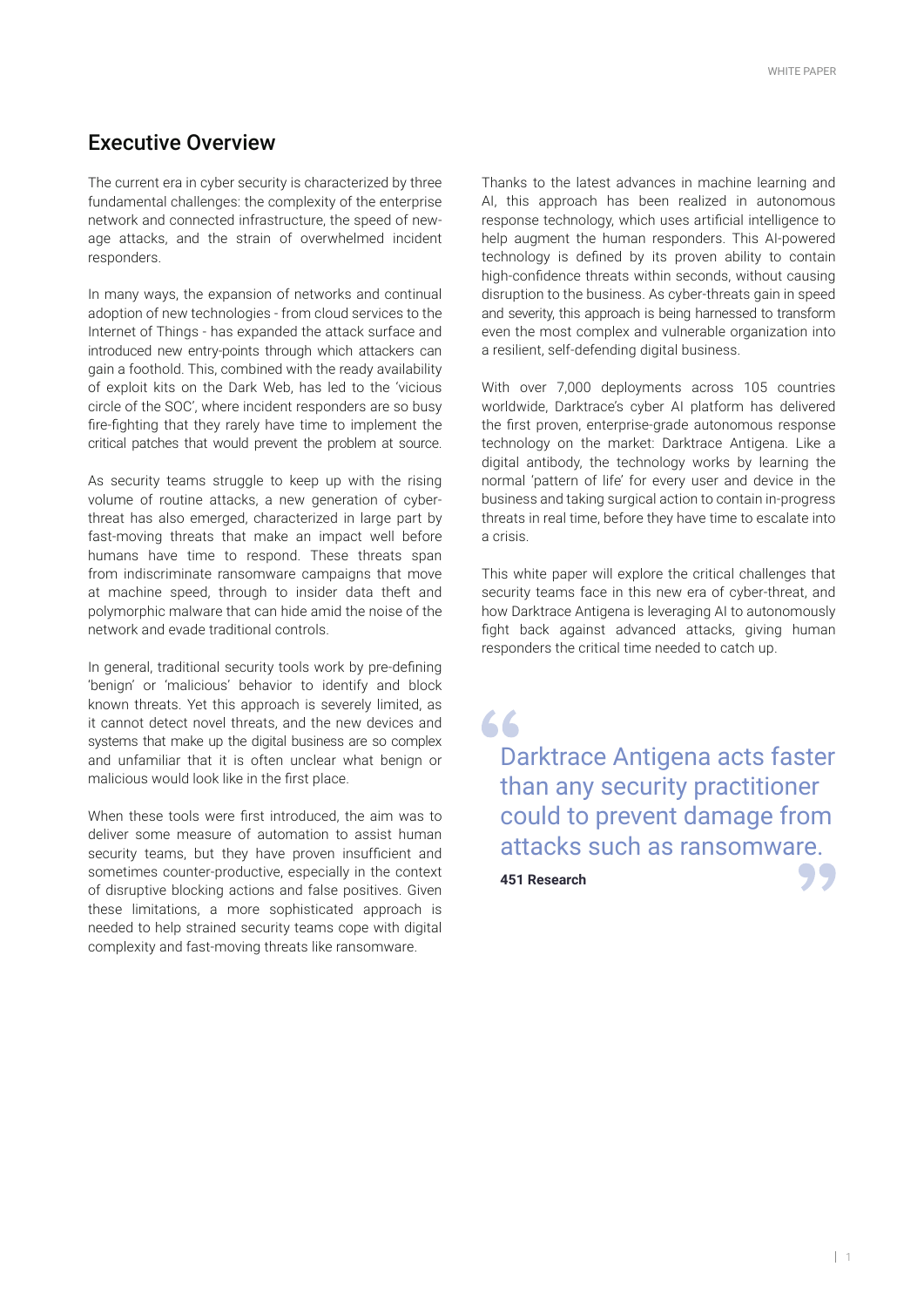# Legacy Strategies in Incident Response

To keep pace with emerging threats and inevitable digital growth, organizations have historically turned to three basic strategies in incident response. While these strategies may have been viable in the past, they are no longer sufficient and often introduce new challenges of their own.

By considering their shortcomings, we can better understand why thousands of organizations are adopting AI-powered autonomous response technology to fight back against advanced attacks.

## Hire More Incident Responders

Skilled cyber security professionals are at the heart of any mature cyber security strategy and at the center of the SOC. However, it has become clear in recent years that the complexity and speed of attacks will outpace even the best security team. By the time human responders have sifted through the daily torrent of alerts and determined that action is required, it is often too late to save critical data or sufficiently protect essential parts of the business.

While security leaders should not be replacing their incident responders with machines altogether, automation will be critical in enabling their skilled personnel to defend the network effectively, especially given the scale of our businesses and the volume and speed of incoming attacks.

Rather than bring in more humans to manage the increasing workload, the business's objective should be to minimize the urgent fire-fighting and help security teams prioritize the most strategically important activities - from modernizing IT systems and implementing critical patches, to supporting DevOps and other teams on new applications and business rollouts.

## Pre-Programmed Response Tools

To supplement incident responders, security teams have almost always leveraged some measure of automation via a host of pre-programmed response tools - from 'nextgen' firewalls and anti-virus solutions, through to Intrusion Prevention Systems and secure email gateways.

These tools are 'pre-programmed' in two crucial respects. First, they rely on pre-defining what 'benign' or 'malicious' look like based on a knowledge of past attacks, typically using rules, signatures, or training data. While this approach may block many routine attacks, it will fail to detect constantly evolving threats and subtle insiders who can lurk beneath the surface and exfiltrate data over weeks and months. It is also notorious for flooding security teams with false positives, adding to their workload and sometimes even distracting them from responding to the most serious threats.

In another respect, these tools are 'pre-programmed' to the extent that their actions are rarely more sophisticated than a simple block or quarantine. This essentially applies a one-size-fits-all approach and inevitably leads to actions that are either too disruptive - as even a minor signature match could get a client kicked off the network - or too brittle, as pre-programmed responses would be unable to adapt to the dynamic behavior of a polymorphic attack or resourceful insider.

Finally, these tools tend to have a fairly limited scope, as their purview is typically confined to the perimeter, endpoint, or email gateway. This limits their ability to make real-time decisions based on insights correlated across the digital business, and to continuously respond to threats as they develop.

## Orchestration Solutions

In recent years, security teams have sought to streamline integrations and automate workflows by deploying a range of orchestration solutions, which are designed to correlate insights from different tools and facilitate the creation of playbooks that the machine can execute on your behalf. While these tools may increase flexibility, and even offer the ability to perform automated clean-ups – from wiping laptops to replacing software and Operating Systems – they suffer from significant limitations and complexity.

In a SOC environment plagued by limited resources and overwhelmed responders, security leaders have often grown frustrated with orchestration tools that require a great deal of effort before their teams can start to gain value out of the approach. In particular, security teams would first need to develop their playbooks and understand how these and their security processes work together with their business processes before they can even begin to write down the rules for the machine to implement.

Additionally, these solutions and the many hooks involved naturally require a great deal of ongoing maintenance and upkeep to remain viable. In most cases, it is more efficient to simply patch a vulnerability than wait for something to go wrong and orchestrate around it.

More generally, even if your security team has gone through the trouble of configuring an orchestration solution properly, the technology is only as good as the data it takes in. This means that these tools not only require more manual labor and expertise, but also fail to solve the urgent problem of evolving threats that evade traditional controls, and the need to take targeted actions rather than broad-brushed quarantines.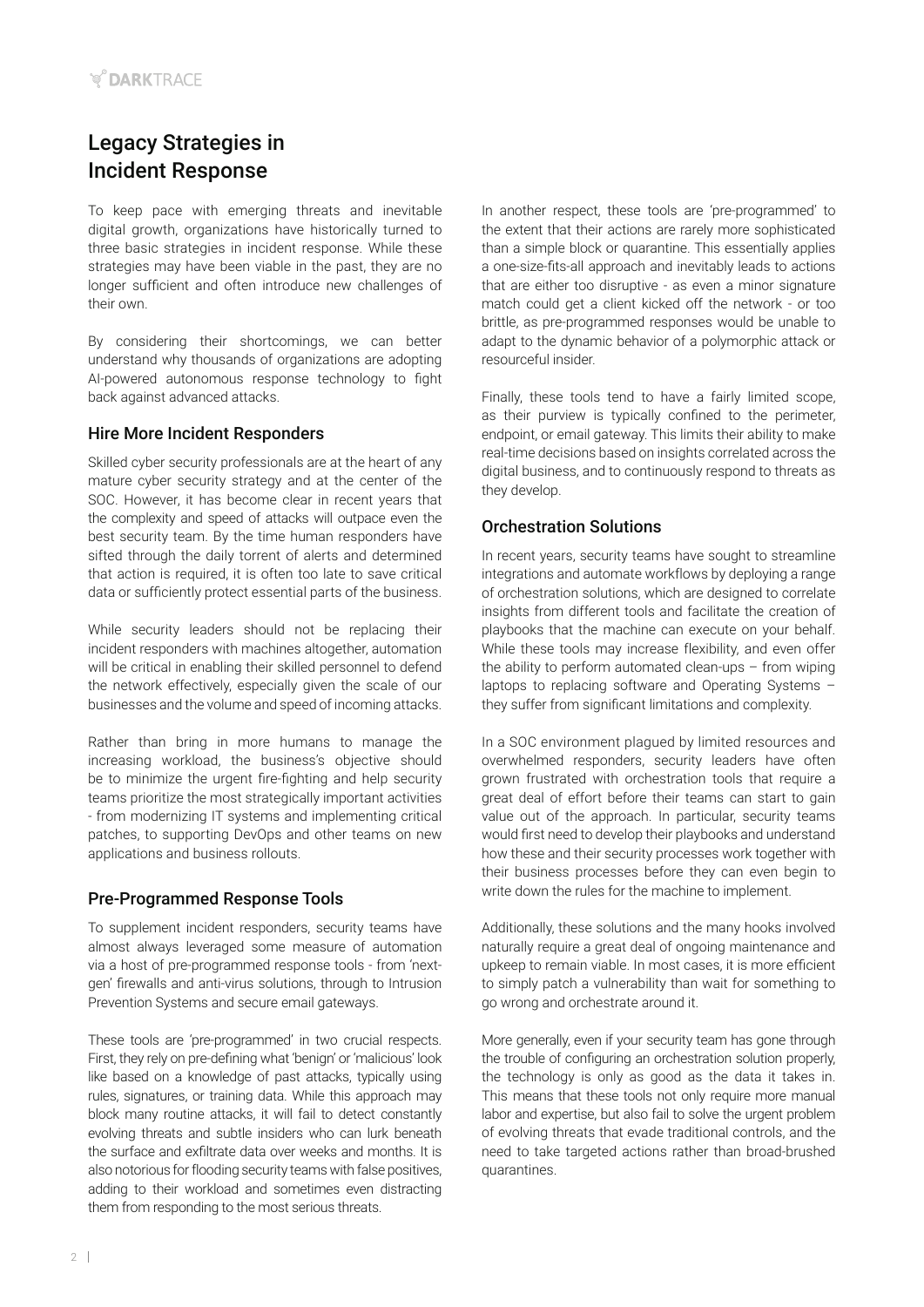# Autonomous Response: The Machine Fights Back

Having experienced these limitations firsthand, forwardlooking security teams are now opting for a more innovative approach - one which leverages AI-based technology to contain in-progress threats at machine-speed, without causing needless disruption to the business.

This proven approach has been realized in autonomous response technology, an instructive title that helps us distinguish between early attempts at automation and some of today's most sophisticated technology in cyber AI. Broadly speaking, a solution that falls into this category must meet the following four conditions:

- **o** Takes surgical action to contain high-confidence cyber-threats
- o Doesn't cause disruption to business functions
- o Responds in real time
- **o** Fights back against varying threat types, including insider threat

### Takes Surgical Action to Contain High-Confidence Cyber-Threats

Autonomous response technology leverages machine learning and AI to cut through the noise and take surgical action based on high-confidence calculations of a given alert's level of threat. While these alerts may not always point to the most serious attacks, it has become abundantly clear that automation in this area can only be effective if it relies on a sophisticated approach to real-time threat detection; and indeed, the application of artificial intelligence in cyber security is nowhere more auspicious than in its ability to tell friend from foe at a granular level, and only surface up alerts which pose a significant risk. By leveraging cyber AI and only neutralizing high-confidence cyber-threats, autonomous response technology reduces analyst workload and avoids needless disruption to the business.

### Doesn't Cause Disruption to Business Functions

Even if certain response tools were to succeed in avoiding false positives on the detection side, the risk of taking overly disruptive actions could still pose a real challenge. Indeed, autonomous response technology is not only distinctive in its ability to take action on high-confidence threats, but also – and perhaps more importantly – in its ability to take very targeted actions that are in each case proportionate to the threat detected. In many ways, surgical automation in incident response amounts to the ability to respond to the unique situation in a way that only interrupts potentially threatening activity, and leaves everything else alone.

### Responds in Real Time

Time is of the essence when faced with machine-speed attacks, and minutes or hours – let alone days – can quickly lead to loss of valuable data and monetary or reputational costs to the business. With self-spreading ransomware campaigns, patches might become available at the beginning of the campaign, but incident responders tasked with defending large and complex infrastructures will struggle to implement those patches overnight. Accordingly, the ability of autonomous response technology to take action within seconds is critical and explains its increasing appeal in this new age of cyber-threat.

### Fights Back Against Varying Threat Types

Whereas legacy response tools typically encourage a stilted 'stove-pipe' approach to cyber defense, autonomous response technology is designed to power the selfdefending digital business in its entirety. As the attack surface continues to expand, the scope of our cyber defense technologies must expand along with it. This is why autonomous response technology is invariably agnostic to diverse digital environments, and to the type of threat detected. From insiders gone rogue and hacked connected devices, through to slow and stealthy cyber campaigns that go undetected for months, autonomous response technology provides resilient coverage across the digital business and, derivatively, across the entire 'lifecycle' of both external attacks and insider threats.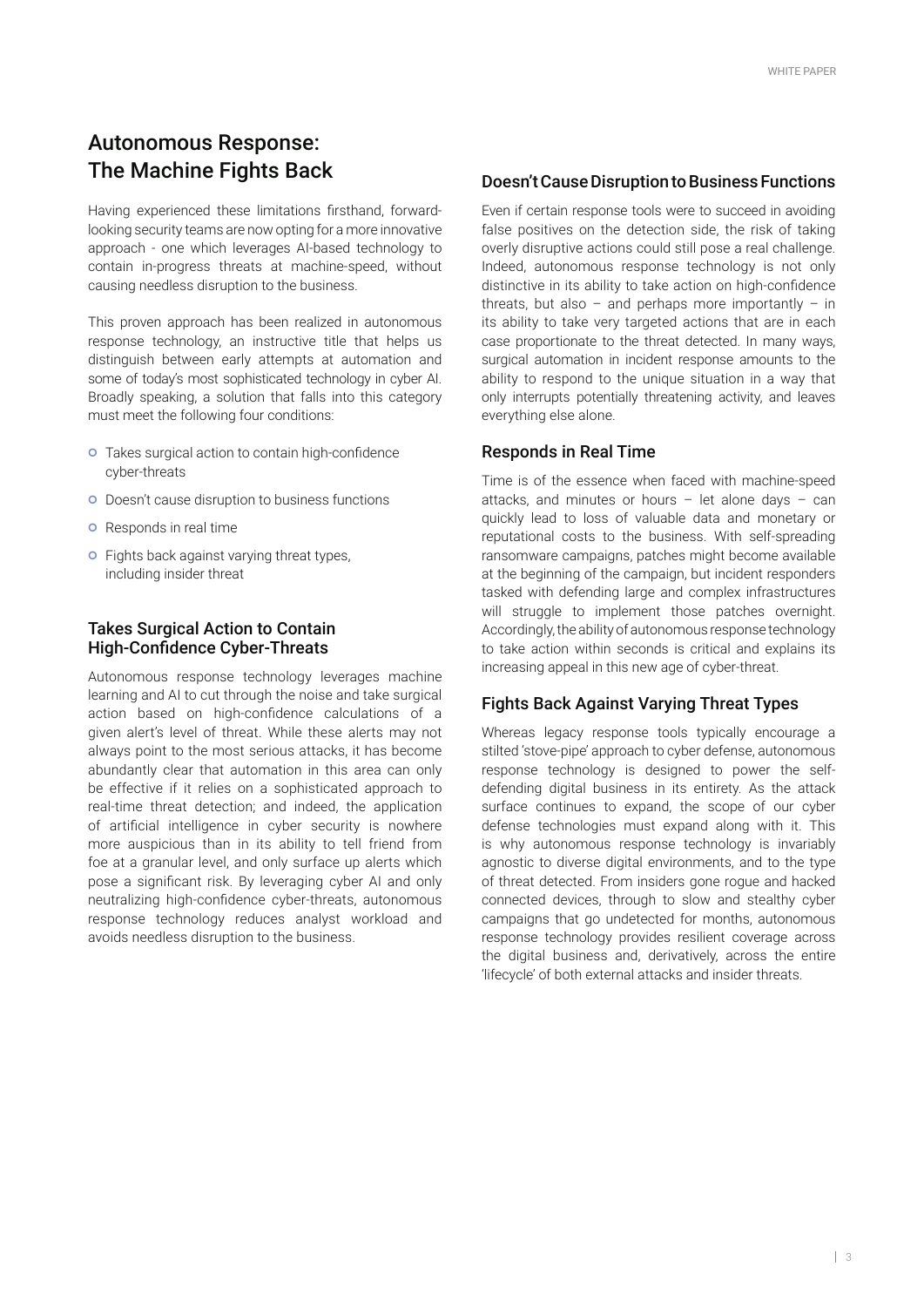# Fight Back: Darktrace Antigena

Powered by Darktrace's multi-award-winning AI, Darktrace Antigena represents the first proven application of autonomous response technology in the enterprise. Having pioneered a unique self-learning approach for real-time threat detection, Darktrace's cyber AI platform has evolved to deliver surgical automation that fights back at machine speed, taking proportionate action to contain in-progress threats before they have time to escalate into a crisis.

Rather than pre-defining the threat in advance, Darktrace's AI works by analyzing rich data sources across the digital business to learn the 'pattern of life' for every user, device, and all the relationships between them, using its evolving understanding of 'normal' to identify subtle deviations indicative of an in-progress attack.

When the system detects a high-severity threat, Darktrace Antigena responds within seconds - taking proportionate action to neutralize the threat and give the security team time to catch up. For example, ransomware - which can infect dozens of computers in just under a few minutes - can be detected and contained within approximately 2 seconds, avoiding spread beyond the initial point of compromise.

While human responders continue to strain under the weight of digital expansion, Darktrace's AI flourishes amid the increasing complexity, as every new data point contributes further detail to the system's contextual awareness of what 'normal' looks like, and whether disparate indicators of abnormality should be correlated and contained before a threat has time to develop. This stands in sharp contrast to the vast majority of legacy response tools, which only make decisions based on isolated data points within stunningly brief timeframes.

Darktrace Antigena's probabilistic approach lies at the heart of its claim to surgical automation, combining as it does the context-based confidence of anomaly detection with a measured response that need only interrupt the unusual. The range of actions that Darktrace Antigena can take spans from reconfiguring networks or perimeters and interrupting connections via TCP resets, through to changing permissions, freezing accounts, and even excluding devices when necessary. In every case, the system's intimate understanding of 'normal' allows it to deliver responses that are proportionate to the threat, and which are neither too brittle, nor too disruptive.

# Autonomous Response: Dynamic & Surgical

In practice, this amounts to an autonomous response that adapts to the shape of the threat as it unfolds and can become more suspicious over time. Suppose, for example, that Darktrace's AI surfaces a subtle pattern of anomalous activity emanating from a device on the network. Once the device's threat level scores above a minimal threshold, Darktrace Antigena responds by taking granular action and blocking a single abnormal connection – shutting down a command and control channel beaconing out to Portugal.

Yet over time, the malicious implant subtly switches to fallback mechanisms. Adapting to the new behavior, Darktrace's AI factors the previous event into its calculation and takes further action in response, escalating from the interruption of a single connection to enforcing the device's group 'pattern of life', which only allows it to make connections and data transfers that it or any of its peer group typically make. As and if the threat escalates further, Darktrace Antigena escalates its response in kind, only permitting the device to operate within the confines of its individual 'pattern of life', and containing the behavior long enough for the security team to investigate and ultimately remediate the threat.

Here as elsewhere, Darktrace Antigena's surgical actions were anchored in an understanding of the device's normal behavior in relation to its past, to its peer group, and to the wider organization. While Darktrace's AI escalated as the threat developed, the response was proportionate in every case, and was able to maintain the device's pattern of normality by design. Throughout the incident, the user of the device would have been free to use normal applications and access the usual file shares, without even noticing that Darktrace's AI was working behind the scenes to proactively protect the business.

66 Darktrace Antigena enables organizations to fight back against cyber-threats without disrupting daily activities. **IDC**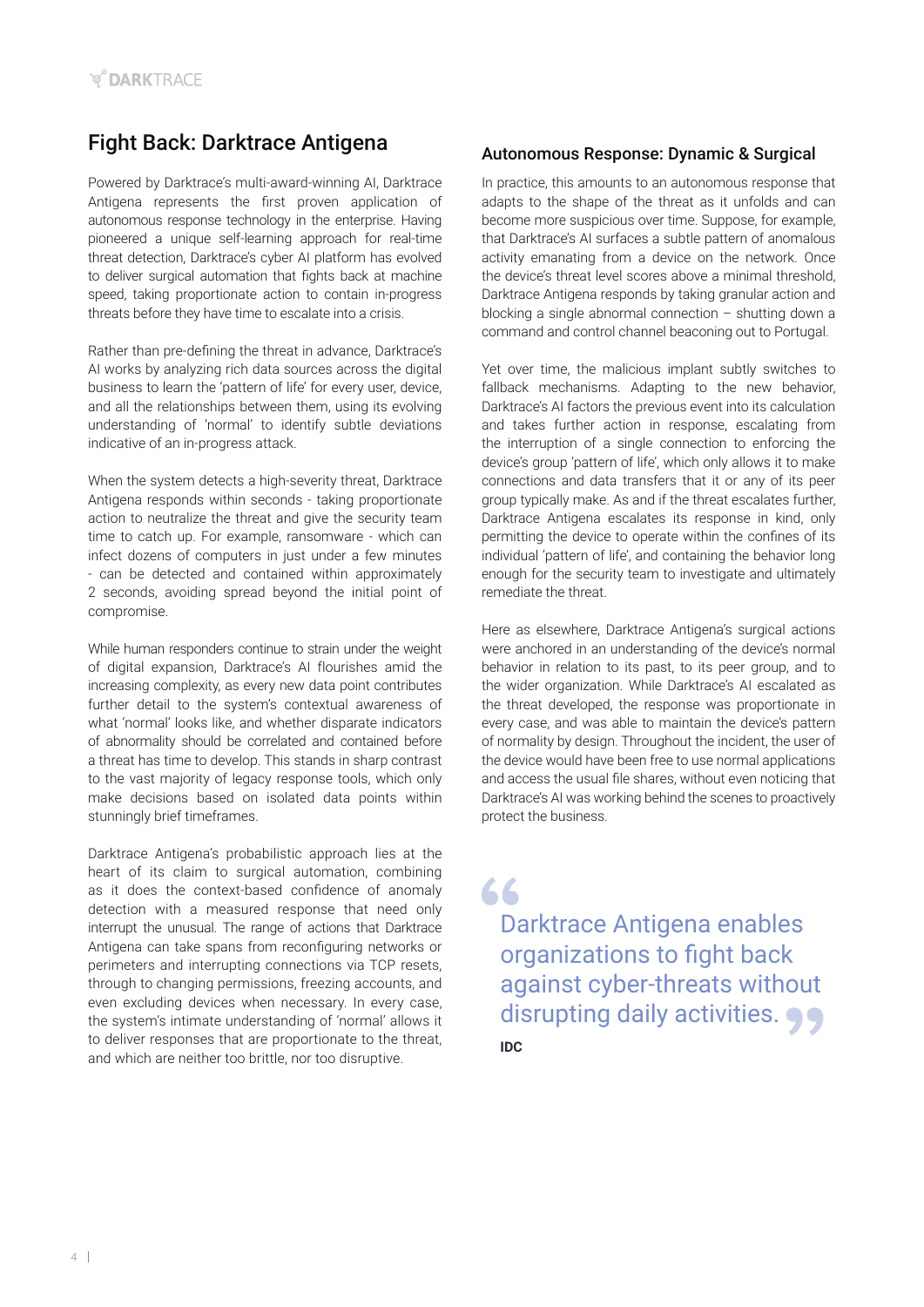### Self-Defending Digital Business

Finally, Darktrace Antigena responds to cyber-threats across the digital business, from enterprise and industrial networks, through to cloud containers, SaaS applications, and even email communications. This breadth not only refines the quality of Darktrace Antigena's decisionmaking - as it enriches the system's holistic understanding of 'normal' and brings even more context to bear on its evolving measure of threat probability – but also extends its scope of action well beyond the limited reach of legacy response tools.

Indeed, whereas most pre-programmed response tools are isolated and therefore only have one shot to stop an emerging attack, say, at the perimeter, Darktrace Antigena's breadth cuts across the entire kill chain - whether the attacker is attempting to move from the corporate network to the cloud, from the industrial network to the enterprise, or even from an IoT device in one area of the business to a critical server in another.

By providing this broad protection, Darktrace Antigena represents autonomous response at its finest – taking proportionate action on high-confidence cyber-threats at computer-speed, wherever the threat resides.

### Darktrace Threat Visualizer & Mobile App

Darktrace's graphical Threat Visualizer interface provides a single view from which anomalous activity and Antigena actions can be visualized and investigated in real time. The Threat Visualizer is designed for users of all maturity levels, from forensic experts, to business executives and less experienced members of the IT team.

A wealth of information can be variously queried and exposed using the interactive features within the Threat Visualizer, including a dynamic dashboard where users can filter incidents based on their level of severity, and an interactive Play-Back tool which lets users replay incidents and assess the real-time context around each event.

The Darktrace Mobile App also lets users access these rich insights and confirm Antigena actions when on the move. Designed to offer maximum flexibility and increase the speed of mitigation, the app offers push notifications of in-progress attacks and one-click confirmations of Antigena's suggested responses. When an attack transpires, security teams can view and contain threats within seconds, even when between shifts or out of office.



Figure 1: Darktrace Antigena across the digital business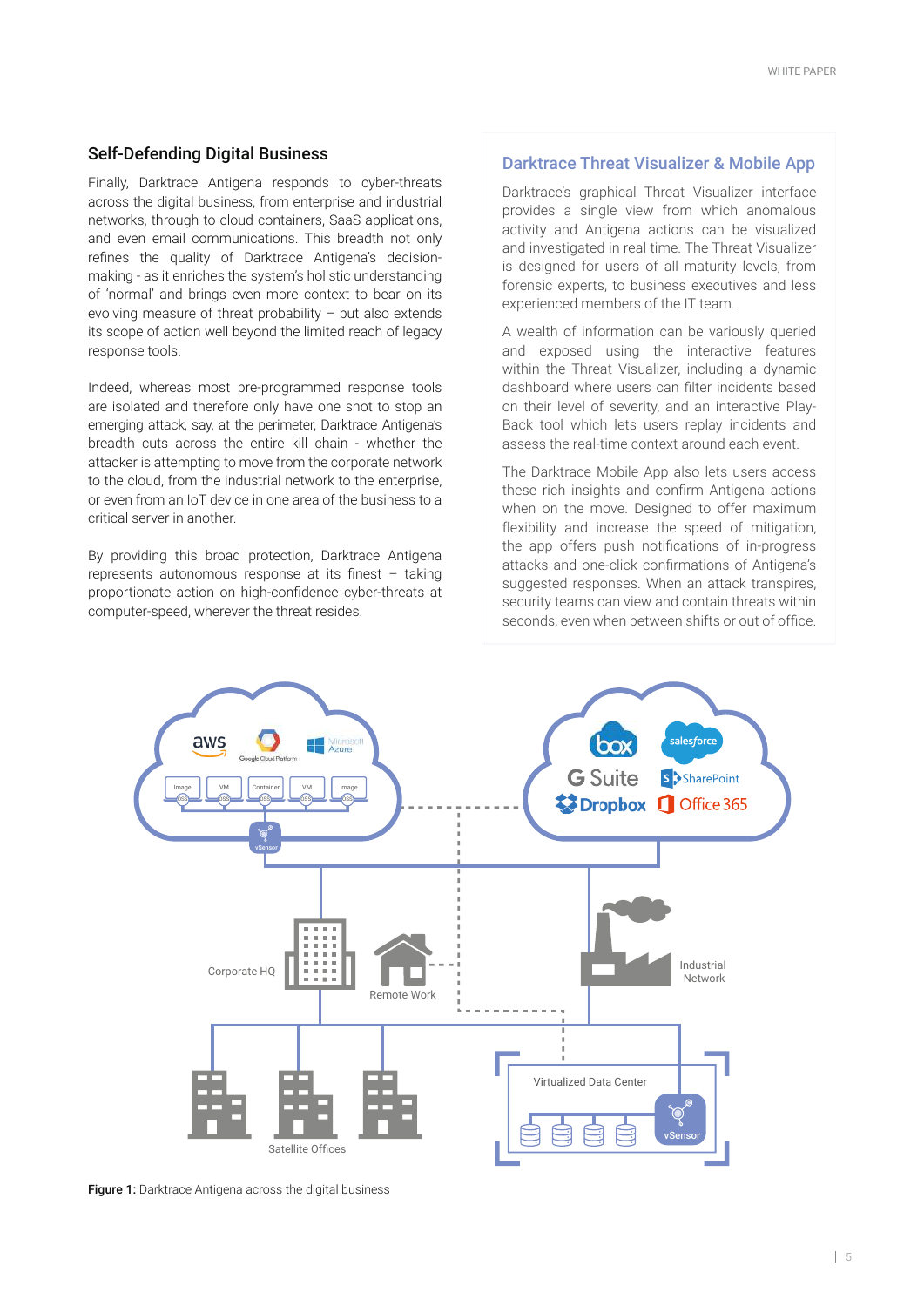# Rules of Engagement: Building Initial Trust

Darktrace Antigena is fully customizable and controllable, allowing customers to stay in the driving seat and transition to a fuller use of AI in their enterprise.

To build initial trust, organizations invariably benefit from the ability to configure Darktrace Antigena's scope as it relates to the system's level of automation and focused use cases, as well as the environments in which it can be deployed.

# Configurable Automation

Darktrace Antigena can be configured in one of two modes to allow for varying degrees of automation. Depending on your organization's risk appetite, either mode can be applied globally across the entire organization, or locally for a given device, system, or user group.

#### Human Confirmation Mode

In this mode, Darktrace Antigena generates responses which must be validated by the security team before action is taken. Customers can approve Antigena's proposed actions easily via the Darktrace Mobile App or Threat Visualizer. This allows users to build confidence in Antigena's decision-making before switching to Active Mode.

#### Active Mode

In Active Mode, Darktrace Antigena is fully autonomous within its defined operating parameters. This means that a threat may be instantly contained without a security analyst needing to log on. Actions initiated in Active Mode can also be monitored through Darktrace's Threat Visualizer or the Darktrace Mobile App.

66 With Darktrace, talk about AI in cyber security has turned into action.

**Ovum**

# Focused Use Cases

Organizations can also build trust by starting their deployments with a use-case oriented approach. If desired, Darktrace Antigena can be configured to trigger on specific risk categories based on the type of threat detected. These categories include external attacks, insider threats, and compliance risks, though the system can also be configured to trigger on any significant anomaly regardless of threat type.

### External Attacks

Darktrace Antigena can stop even the most automated variant of ransomware in its tracks, given the system's ability to fight back at computer-speed. In this context, Darktrace Antigena would typically interrupt concerted attempts to encrypt internal network shares, or neutralize emails carrying ransomware payloads before they reach the user. Darktrace Antigena can also take targeted action on other forms of malware, by blocking the download of malicious files from rare external sources or attempts to beacon out to command and control centers.

#### Insider Threats

Darktrace's AI is also capable of correlating a rich constellation of weak indicators to identify the early signs of an insider threat. If configured for this use case, Darktrace Antigena can take action on a range of anomalies, from unusual privileged user activities and large outbound data volumes, through to unexpected large downloads from internal servers to client devices. Darktrace Antigena's actions in this context might include blocking unusual SSH and RDP connections from non-administrative systems, or stopping devices from sending unusually large volumes of data to external devices they don't normally communicate with.

#### **Compliance**

Darktrace Antigena can also be leveraged to promote cyber hygiene and compliance, and prevent attacks that may appear in future. For instance, Darktrace Antigena can be configured to selectively stop devices from communicating with file share services like Google Drive, block users from connecting to the TOR anonymizing network, or stop the use of FTP either internally, externally, or both.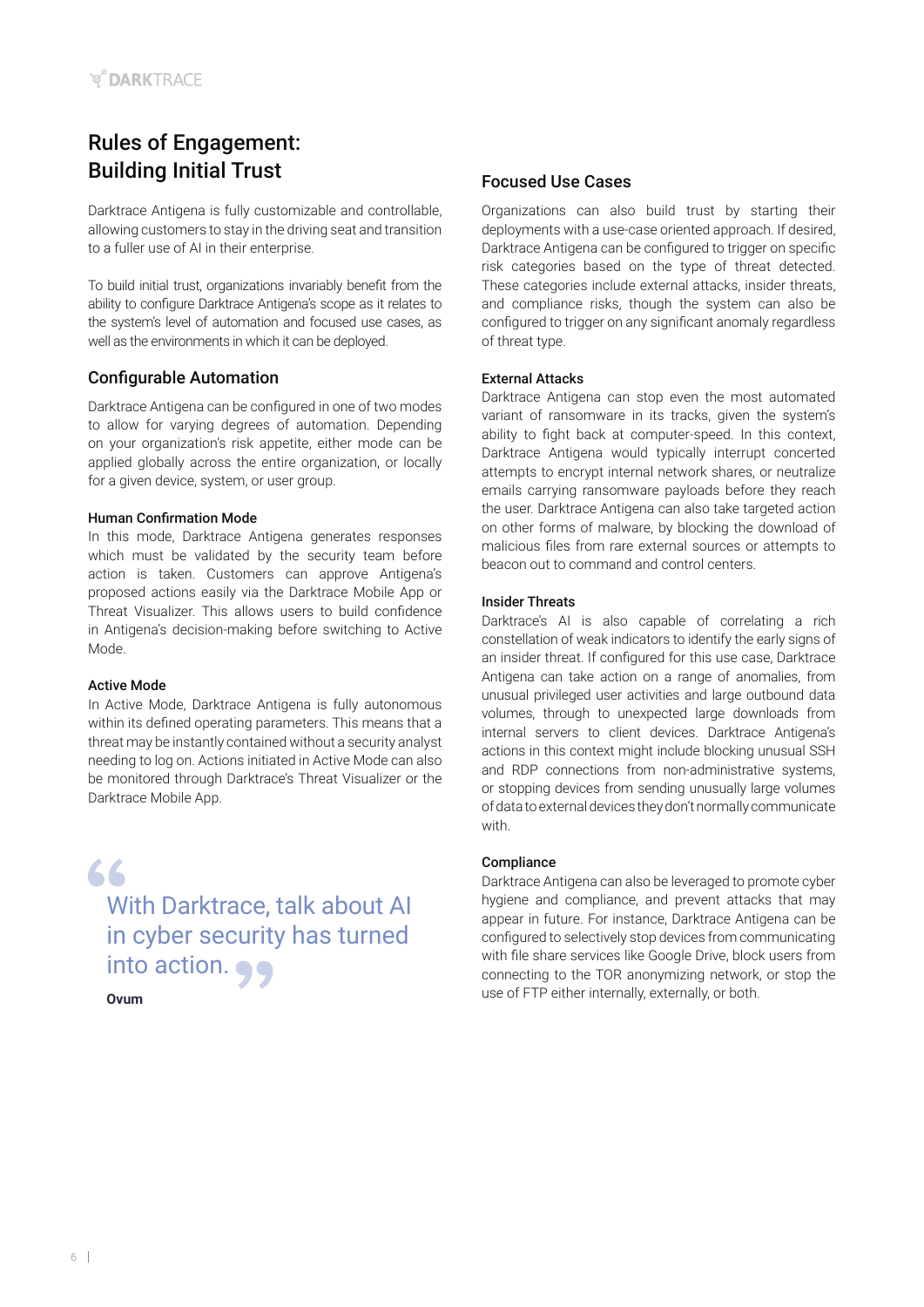### Autonomous Response Across Your Digital Infrastructure

As Darktrace's AI is fundamentally agnostic to diverse digital environments, organizations can also build trust by starting their deployment in environments where they think it will add the most value, and then extending its reach from there.

#### Corporate Estate & Email

In most piecemeal deployments of this kind, organizations often start by deploying Darktrace Antigena to cover their corporate estate and email communications, as the system will likely add the most value in areas of the business that have the highest volume of work.

In particular, Darktrace Antigena's email capability is an especially valuable application of AI for organizations that are just starting to ramp up their autonomous response deployments. Notably, Darktrace Antigena is able to bridge the traditional security knowledge gap between what occurs at the external email layer, and what occurs inside the network. It recognizes that a malicious email is designed to provoke actions and activities in the network which Darktrace AI can see, and which can inform Antigena's autonomous actions against similar emails which are targeting the business.

# $66$

# Darktrace's AI detects threats and stops them immediately.

**Penn Highlands Healthcare**

Crucially, this means that Darktrace Antigena is able to contain email-borne attack campaigns against multiple users after a single user has already been infected in the network. For example, Darktrace can recognize that malicious activity in the network had an email as its source, and allow Darktrace Antigena to hold back similar emails targeting the business by either removing them from corporate inboxes, or preventing them from reaching the user.

This preemptive protection would stop the spread of an emerging attack campaign, and give human responders time to catch up.

#### Industrial Control Systems

Given the safety-critical nature of industrial environments, Darktrace Antigena is typically deployed on the border of OT networks, or between enterprise and industrial networks.

For instance, users might configure the system to confine sub-contractors to their individual 'patterns of life' when interacting with industrial equipment, or stipulate that corporate systems can only access the stock levels in the power station according to routine ways.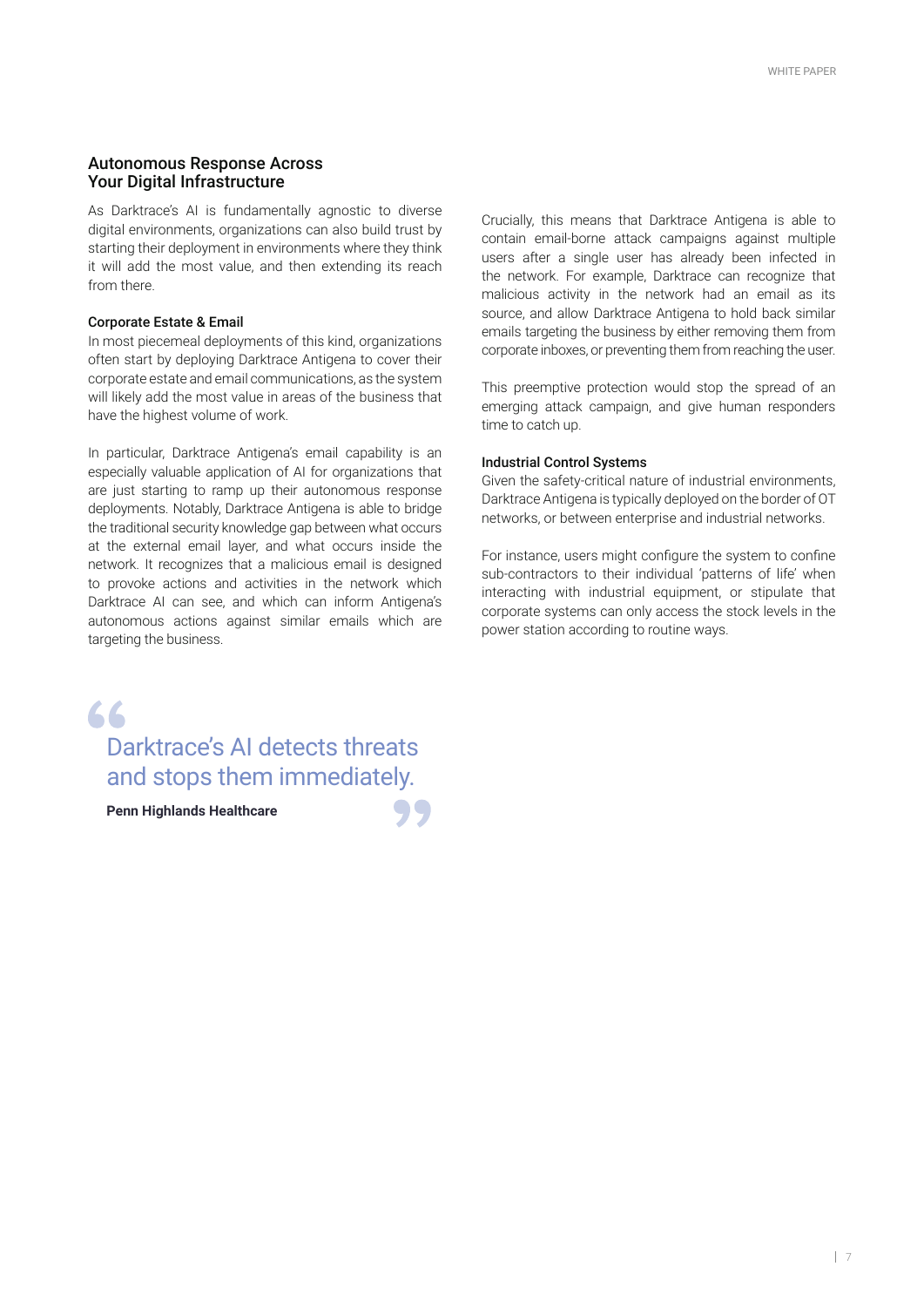# Darktrace Antigena Real-World Threat Discoveries

# Stopping Sophisticated Ransomware

At a global financial services firm, an employee circumvented corporate policy to check her personal webmail on a company laptop. She opened what she believed to be a Word document, but was actually a malicious ZIP file containing a ransomware payload. The device contacted a rare external domain and began downloading a suspicious EXE file.

Darktrace's AI recognized this activity as highly anomalous. When the executable began to encrypt SMB file shares, this represented a deviation from the device's normal 'pattern of life'. At this stage, the system determined the threat was serious enough to require an immediate response.

The security team was not on site to take action to remediate the situation. Darktrace Antigena took autonomous response and interrupted all attempts to write encrypted files to network shares. In so doing, Antigena neutralized the threat just seconds after the malicious activity began.

Ransomware attacks like these are increasingly common, and as new and more insidious strains emerge on the dark web every day, ransomware will inevitably bypass even the most sophisticated legacy tools. Moreover, ransomware is capable of encrypting an entire network in a matter of minutes. Human security teams cannot keep up with such fast-moving attacks, and autonomous response has become vital in today's threat landscape.

 $66$ Darktrace Antigena is a force multiplier. 99

**City of Las Vegas**

# Disrupting an Insider Threat

At a major hotel chain in Asia, Darktrace's AI detected a sudden spike in anomalous activity. External servers were attempting thousands of remote-desktop connections by guessing default usernames and passwords.

Darktrace identified the activity as an anomalous deviation from the network's 'pattern of life' and further investigation revealed that these connection attempts used a specific pattern, indicative of an automated attack. Darktrace identified that some of these remote-desktop connections were using a known set of credentials.

The external server was being accessed from outside the network with an internal user account. The server then made remote-desktop connections between other company computers before arriving at the hotel property management system, from where a large volume of data was downloaded.

A comparable volume of data attempted to leave the network, going to the external device that initiated the original remote-desktop connection. These connections were deemed highly suspicious since they represented an extreme deviation from the devices' normal 'pattern of life'.

The company management reported that the user account in question belonged to a former employee who had only recently left the company. It is possible that he had sold his access credentials before they could be disabled, or he could have been attempting to retrieve the data himself before selling to a competitor.

Darktrace's AI was able to detect and take autonomous action in real time, preventing the attempted data exfiltration before the information left the network, and buying the security team precious time to intervene.



Responds within 2 seconds

**Fast Targeted Efficient**



Stops high severity threats



10 hours a week saved per security analyst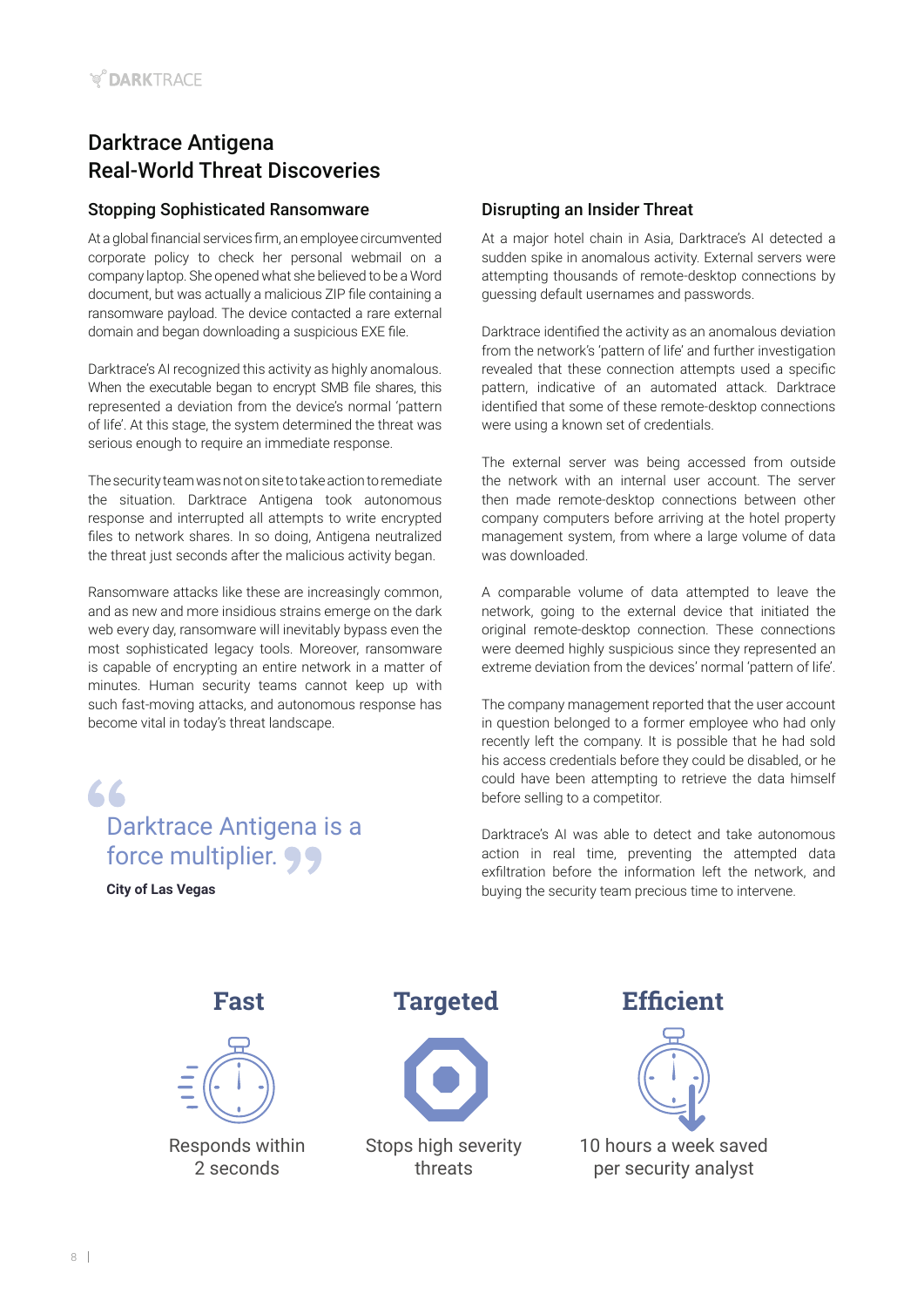# Conclusion: AI & the Next Generation of Cyber-Threat

The increasing sophistication of today's threat landscape together with the growing complexity of digital businesses has seen organizations of all sizes struggle to keep pace. Incident response teams find themselves overwhelmed and under-resourced, even as their legacy response tools continue to fall short in the face of emerging threats. And yet - while these threats already pose a nearly impossible challenge, they are rapidly taking on a new dimension.

In particular, cyber-criminals have begun to leverage advances in AI to introduce troubling new economies of scale to the fight. Traditionally, cyber-attacks could be located somewhere along a familiar spectrum – on one end, there were massive if unsophisticated attacks that affected the global landscape, and on the other, there were advanced, subtle attacks directed at only a few, high-value targets, as they were invariably constrained by the considerable manpower and time required to mount a bespoke attack. With AI, however, attackers are able to develop sophisticated tools that launch customized attacks at scale, such that machines can quickly analyze, say, email styles and LinkedIn profiles to send out targeted phishing campaigns to millions of victims at machine-speed.

As advances in AI continue to provide attackers with the opportunity to enhance the speed, scale, and sophistication of cyber-attacks, the war of algorithm against algorithm is being fought within corporate networks around the world. Organizations leveraging AIbased autonomous response technology are therefore clear-eyed about the shape of things to come, as today's businesses will stand or fall on their ability to rapidly contain even the most advanced attacks before they have time to escalate into a crisis.

Darktrace Antigena's cyber AI technology represents the first proven autonomous response technology in the enterprise, powering self-defending digital businesses to fight back against this new age of cyber-threat. By leveraging its evolving understanding of 'normal', Darktrace Antigena takes dynamic and surgical action to neutralize emerging threats – stopping their spread in real time, and giving security teams time to catch up.

#### Darktrace Antigena Key Benefits

- o Fights Back: Takes surgical action to stop high-severity threats
- **Buys You Time to Catch Up:** Helps teams prioritize the most strategically important activities
- O Real-Time and Around-the-Clock: Works in real time, 24/7
- o Customizable: Configured according to your risk appetite
- Flexible: Controlled on the move via the Darktrace Mobile App

 $66$ Darktrace's AI is unique and actually does what it says it will. 99

**Forrester**